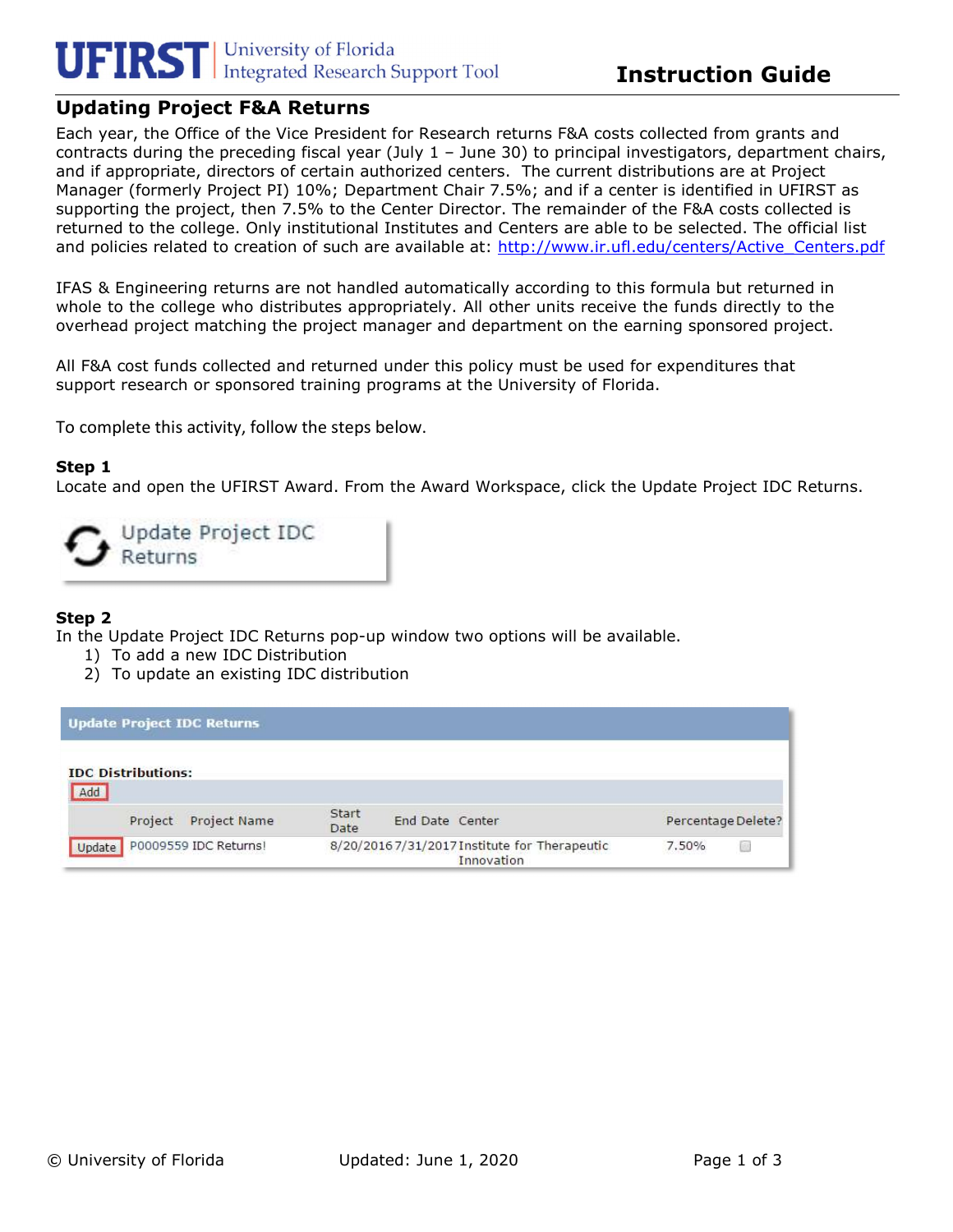

## Step 3

Upon selecting either Add or Update, select the project for which the IDC Distribution is being made or adjusted.

|     | Add PeopleSoft_IDC Distribution_ChangeTracking                                                                                                       |  |
|-----|------------------------------------------------------------------------------------------------------------------------------------------------------|--|
| 1.0 | Select the Project this IDC Distribution is associated with:<br><b>Current Project:</b><br>* Change-to Project upon activity completion:<br>P0009559 |  |

### Step 4

In field 2.0 use the text box to search for the Center that should receive IDC distributions from the previously identified project. Please note that the wildcard "%" can be used in this field to assist in the query.

| 2.0<br><b>Current Center:</b>                                |              |                            |
|--------------------------------------------------------------|--------------|----------------------------|
| * Change-to Center upon activity completion:<br>Select       |              |                            |
| Center Name                                                  |              | Center Acronym & Center ID |
| Center for Integrative Cardiovascular and Metabolic Diseases | <b>CICMD</b> | 10.1232                    |

## Step 5

In field 3.0 enter the percentage of the center IDC returns that should be allocated to this center. Please note only three centers can receive IDC distributions from a single project. Across all center distributions for a single project, the percentage of distribution cannot exceed 7.5%

|  | Current percentage of returned IDC for the selected center: %       |  |  |
|--|---------------------------------------------------------------------|--|--|
|  | * Change-to Percentage of returned IDC for the selected center upon |  |  |
|  | activity completion:                                                |  |  |
|  |                                                                     |  |  |

Once complete click OK in both pop-up windows.

Repeat Steps 1-5 as necessary.